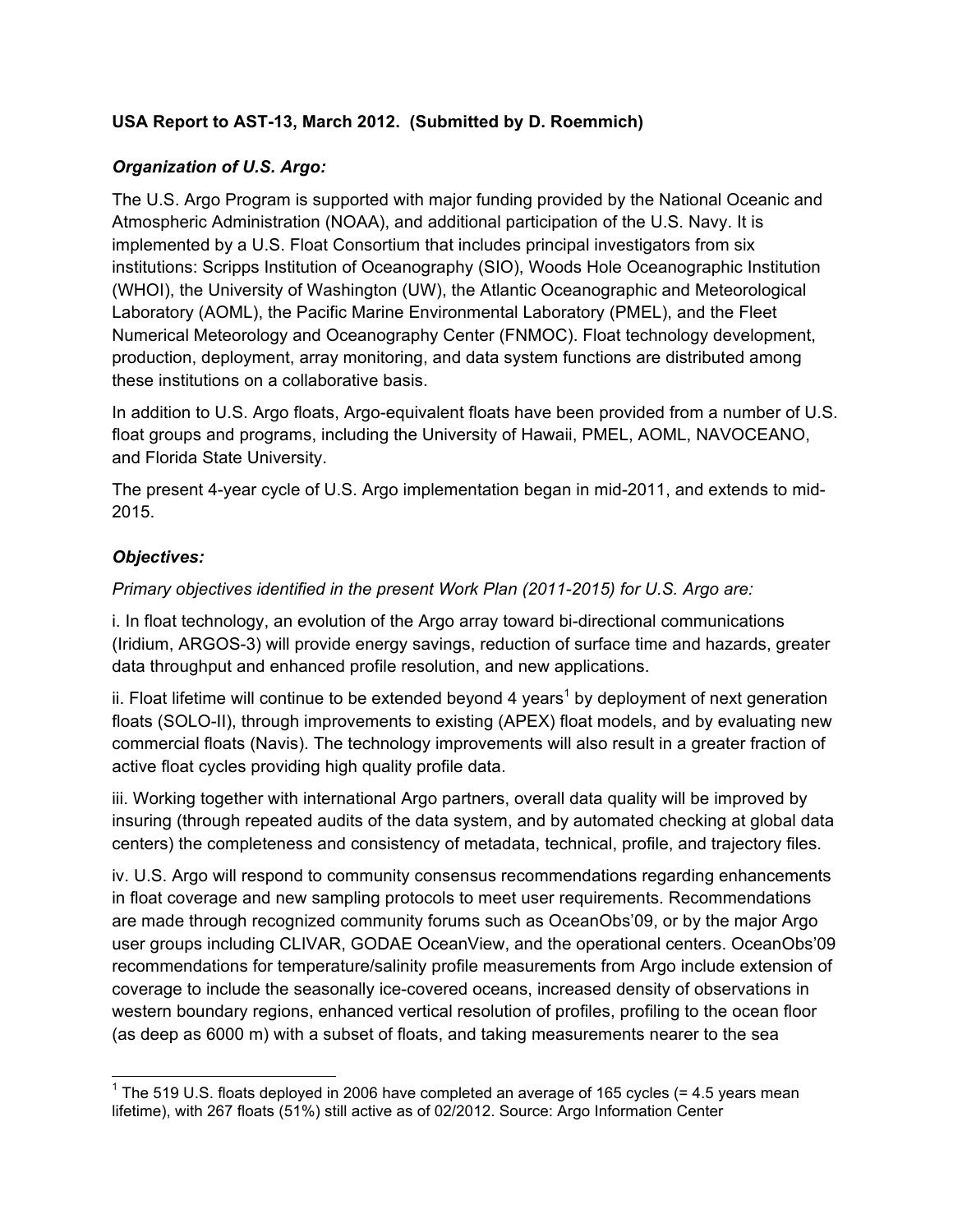surface. Enhancements will only be undertaken if they do not compromise the present core Argo sampling of 3 $^{\circ}$  resolution every 10 days between 60 $^{\circ}$ N and 60 $^{\circ}$ S

# *Support level:*

The support level for U.S. Argo is aimed at providing half of the global Argo array. The target level is 1600 active floats, based on a deployment rate of about 410 floats per year. Due to level funding, the number of floats has decreased to about 360 per year. However, with increases in the mean lifetime of floats, the target number of active floats has been maintained.

The U.S. Argo effort includes float production and deployment, technology improvement, communications, data system development and implementation for real-time and delayed-mode data streams, and participation in international Argo coordination, Regional Centers and outreach activities.

Beginning in 2011, U.S. Argo is funded for development and testing of Deep Argo floats. It is planned these instruments will profile from pressures as great as 6000 dbar, and be capable of 100+ cycles. Deployment of initial prototypes could occur by late 2012. Prototype deployments will be followed by a pilot program, whose goal will be to instrument two deep ocean basins.

# *Status:*

As of March, 2012, there are 1847 active U.S. Floats (source AIC) and these have completed an average of 124 cycles. Of the active floats (Fig 1), 1765 are provided by U.S. Argo and 82 by partnering programs. The number of US float deployments decreased slightly from 387 in 2010 to 363 in 2011 (Fig 2).



*Fig 1 Positions of 1847 active U.S. floats (blue dots) as of March 2012.*

The highest priority for U.S. Argo is to sustain the core global Argo array. Specific plans for 2012 float deployments, as they evolve, are posted on the AIC deployment planning links. A major U.S./New Zealand/Australia deployment cruise in the South Pacific Ocean was carried out in late 2011 on R/V Kaharoa, and another is planned beginning in January 2013. RV Kaharoa has deployed 985 Argo floats since 2004.